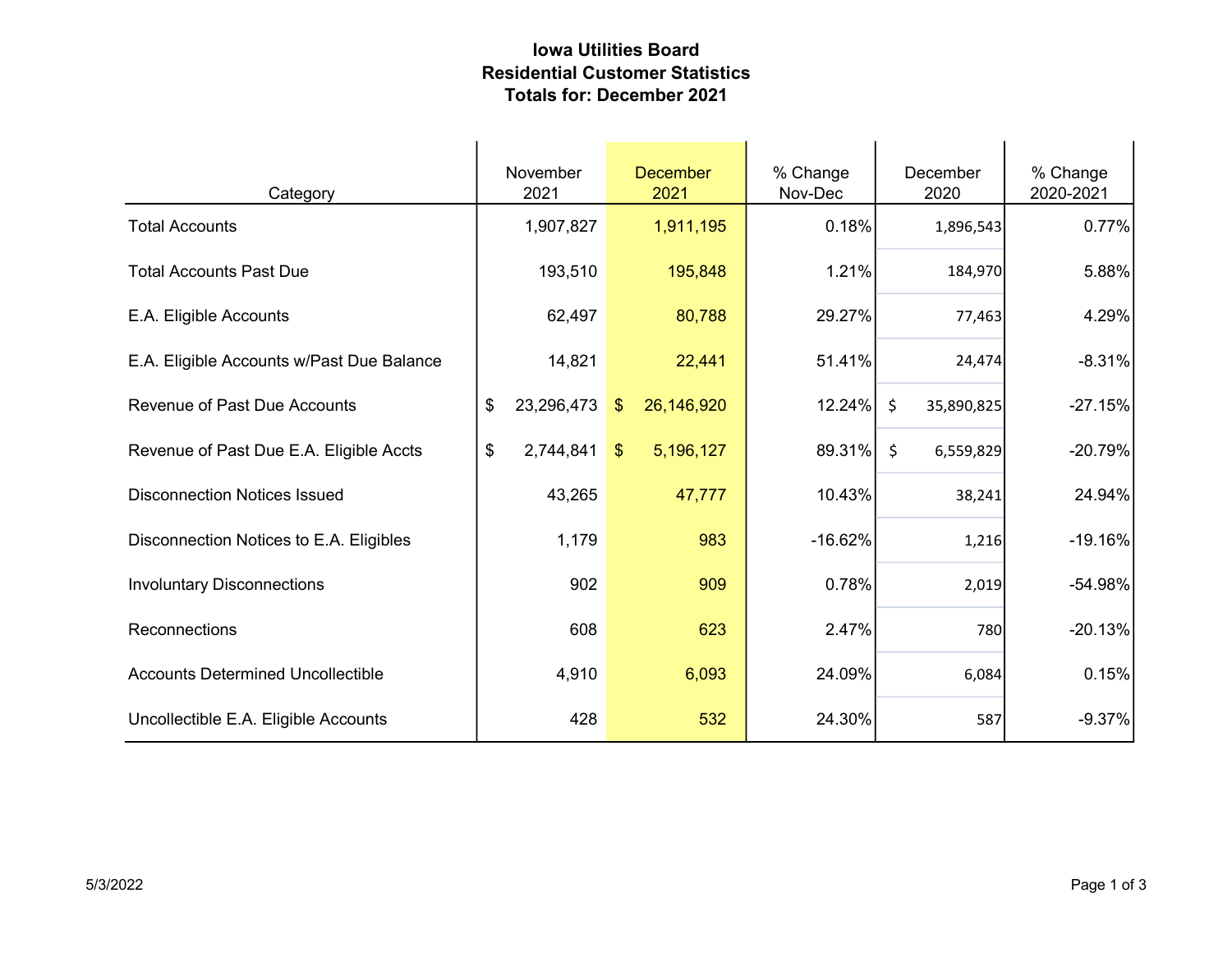## Iowa Utilities Board Residential Customer Statistics Breakdown by Company for: December 2021

|                                           | <b>Black Hills Energy</b><br>Linn County REC*<br>f/k/a Aquila |               | <b>Liberty Energy</b><br>f/k/a Atmos |
|-------------------------------------------|---------------------------------------------------------------|---------------|--------------------------------------|
| Category                                  | (Electric Only)                                               | (Gas Only)    | (Gas Only)                           |
| <b>Total Accounts</b>                     |                                                               | 144,599       | 4,010                                |
| <b>Total Accounts Past Due</b>            |                                                               | 9,683         | 356                                  |
| E.A. Eligible Accounts                    |                                                               | 4,104         | 343                                  |
| E.A. Eligible Accounts w/Past Due Balance |                                                               | 507           | 56                                   |
| <b>Revenue of Past Due Accounts</b>       |                                                               | \$<br>641,203 | \$<br>31,559                         |
| Revenue of Past Due E.A. Eligible Accts   |                                                               | \$<br>45,891  | \$<br>5,133                          |
| <b>Disconnection Notices Issued</b>       |                                                               | 1,982         | 280                                  |
| Disconnection Notices to E.A. Eligibles   |                                                               | 0             | 11                                   |
| <b>Involuntary Disconnections</b>         |                                                               | 7             | 38                                   |
| Reconnections                             |                                                               | 8             | 5                                    |
| <b>Accounts Determined Uncollectible</b>  |                                                               | 390           | 13                                   |
| Uncollectible E.A. Eligible Accounts      |                                                               | 0             | 0                                    |

\* Effective July 1, 2018, Linn County REC is no longer required to file this report.